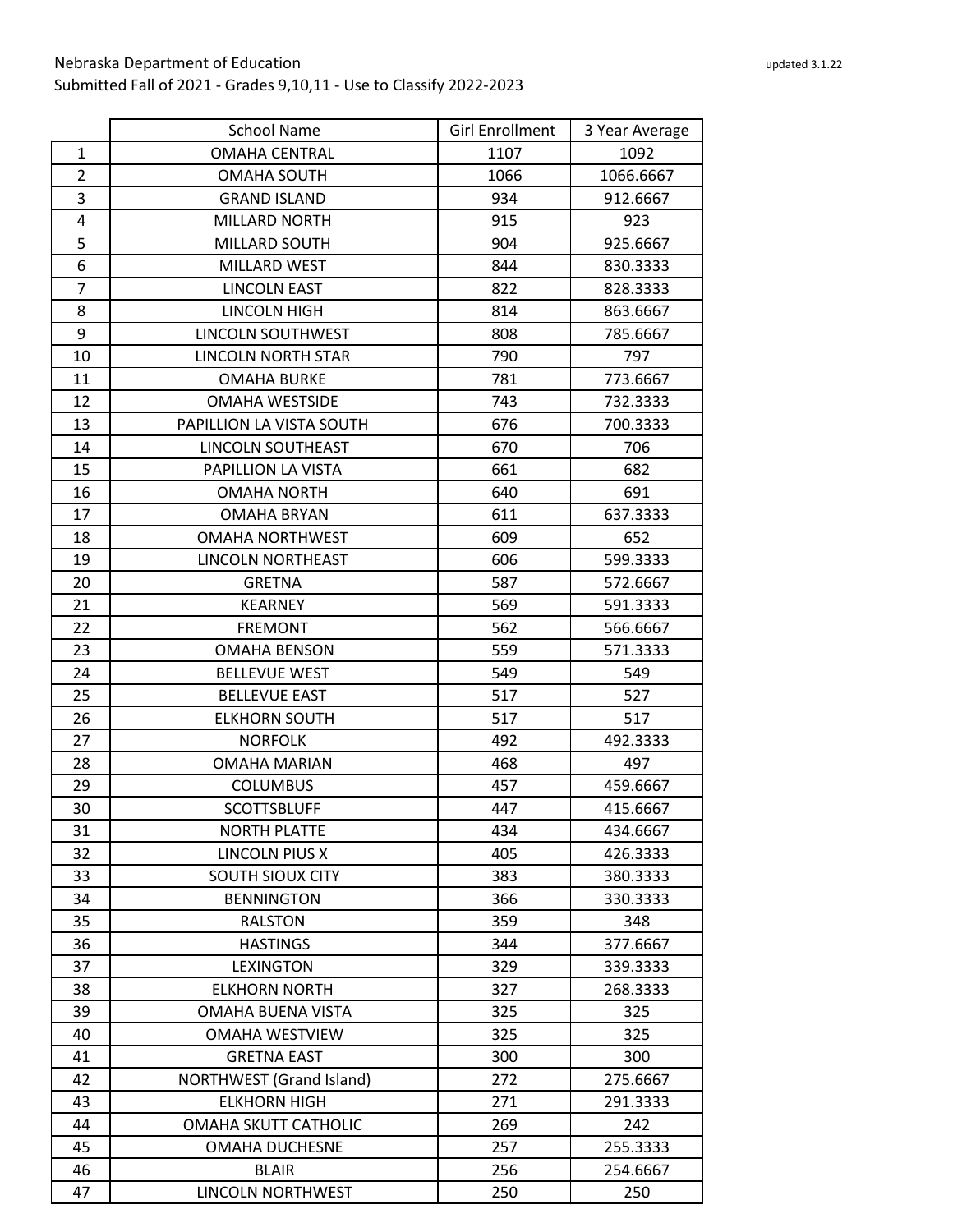| 48 | LINCOLN STANDING BEAR       | 250      | 250      |
|----|-----------------------------|----------|----------|
| 49 | <b>NORRIS</b>               | 239      | 246.3333 |
| 50 | <b>OMAHA MERCY</b>          | 236      | 266      |
| 51 | <b>BEATRICE</b>             | 233      | 225      |
| 52 | <b>SCHUYLER</b>             | 223      | 215      |
| 53 | <b>GERING</b>               | 216      | 210.3333 |
| 54 | <b>WAVERLY</b>              | 212      | 221.3333 |
| 55 | <b>CRETE</b>                | 201      | 204.3333 |
| 56 | <b>YORK</b>                 | 200      | 180.3333 |
| 57 | SEWARD                      | 175      | 189      |
| 58 | <b>MCCOOK</b>               | 170      | 179      |
| 59 | PLATTSMOUTH                 | 153      | 163      |
| 60 | <b>ALLIANCE</b>             | 153      | 155.6667 |
| 61 | <b>NEBRASKA CITY</b>        | 145      | 151      |
| 62 | <b>SIDNEY</b>               | 134      | 126.3333 |
| 63 | <b>AURORA</b>               | 132      | 129.6667 |
| 64 | <b>PLATTEVIEW</b>           | 131      | 138.3333 |
| 65 | <b>OMAHA GROSS CATHOLIC</b> | 118      | 119.3333 |
| 66 | <b>COLUMBUS LAKEVIEW</b>    | 118      | 115      |
| 67 | <b>OGALLALA</b>             | 118      | 110.3333 |
| 68 | ASHLAND-GREENWOOD           | 109      | 116.6667 |
| 69 | HASTINGS ADAMS CENTRAL      | 109      | 114.3333 |
| 70 | <b>WAHOO</b>                | 107      | 112.3333 |
| 71 | <b>CHADRON</b>              | 105      | 112.3333 |
| 72 | OMAHA CONCORDIA             | 105      | 92.3333  |
| 73 | <b>FAIRBURY</b>             | 104      | 100.6667 |
| 74 | <b>HOLDREGE</b>             | 99       | 109.6667 |
| 75 | <b>DOUGLAS COUNTY WEST</b>  | 99       | 98.3333  |
| 76 | <b>MINDEN</b>               | 99       | 91       |
| 77 | LINCOLN CHRISTIAN           | 99       | 87.3333  |
| 78 | <b>GOTHENBURG</b>           | 98       | 98.6667  |
| 79 | <b>BROKEN BOW</b>           | 98       | 97       |
| 80 | OMAHA RONCALLI CATHOLIC     | 96       | 91       |
| 81 | <b>WAYNE</b>                | 95       | 102      |
| 82 | <b>COLUMBUS SCOTUS</b>      | 88       | 90       |
|    |                             |          | 89.6667  |
| 83 | <b>KEARNEY CATHOLIC</b>     | 87<br>86 |          |
| 84 | COZAD                       |          | 89.3333  |
| 85 | <b>WEST POINT-BEEMER</b>    | 86       | 89       |
| 86 | <b>MALCOLM</b>              | 84       | 82.3333  |
| 87 | ARLINGTON                   | 83       | 85       |
| 88 | O'NEILL                     | 83       | 84.3333  |
| 89 | <b>MILFORD</b>              | 83       | 84.3333  |
| 90 | <b>FALLS CITY</b>           | 83       | 82       |
| 91 | <b>FORT CALHOUN</b>         | 80       | 75.3333  |
| 92 | <b>CENTRAL CITY</b>         | 79       | 74.6667  |
| 93 | <b>PIERCE</b>               | 77       | 74.6667  |
| 94 | RAYMOND CENTRAL             | 77       | 71       |
| 95 | <b>AUBURN</b>               | 76       | 80.3333  |
| 96 | <b>NORTH BEND CENTRAL</b>   | 76       | 77       |
| 97 | <b>HERSHEY</b>              | 75       | 70.3333  |
| 98 | CONESTOGA                   | 74       | 71.3333  |
| 99 | <b>CHASE COUNTY</b>         | 73       | 76.6667  |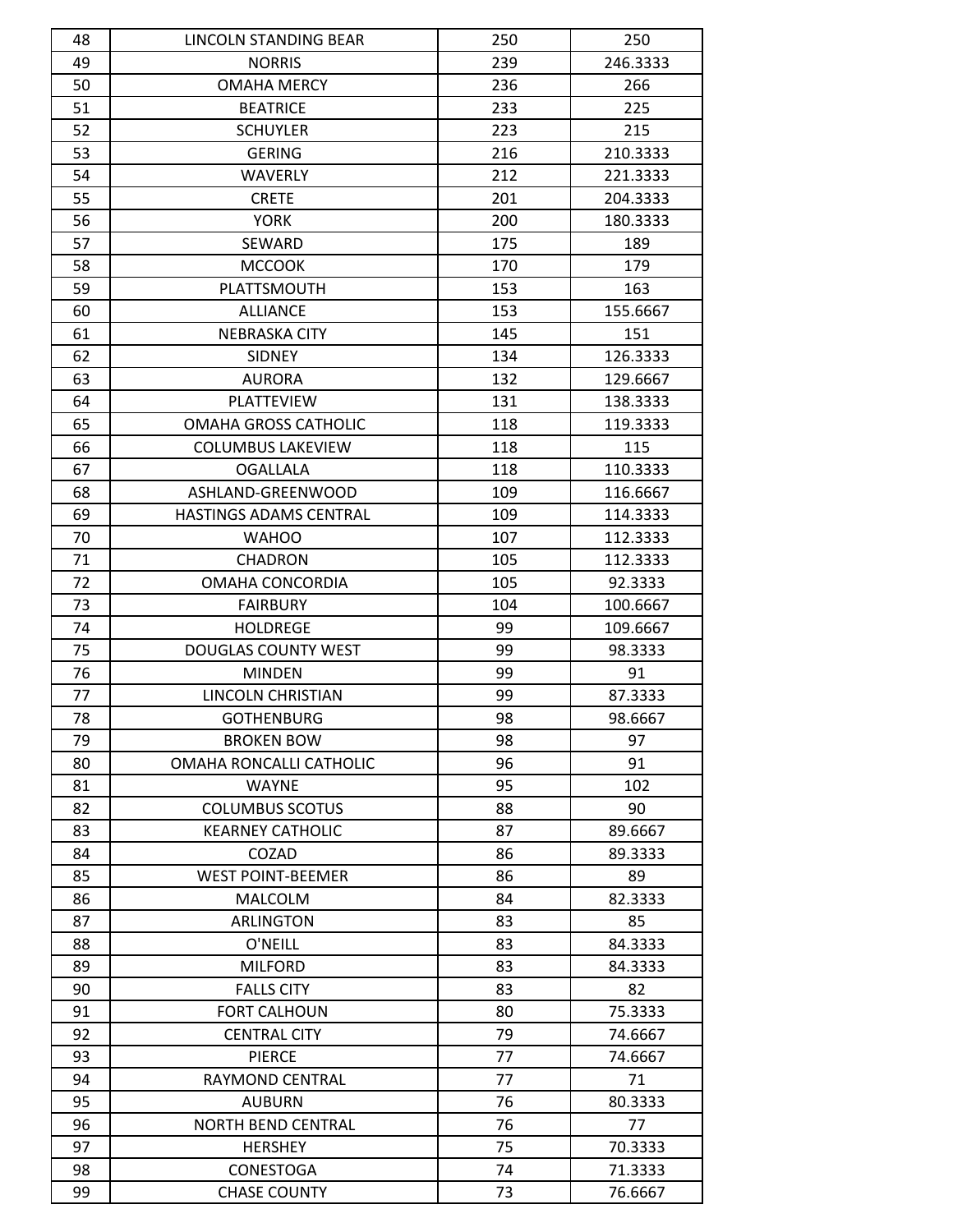| 100 |                                        |          |                    |
|-----|----------------------------------------|----------|--------------------|
| 101 | <b>ST PAUL</b><br><b>WINNEBAGO</b>     | 73<br>73 | 70.6667<br>66.3333 |
| 102 | <b>SYRACUSE</b>                        | 72       | 76                 |
| 103 | <b>BOONE CENTRAL</b>                   | 69       | 75                 |
|     |                                        |          |                    |
| 104 | <b>DAVID CITY</b><br><b>LOGAN VIEW</b> | 68       | 68.3333            |
| 105 |                                        | 68       | 66.3333            |
| 106 | VALENTINE                              | 67       | 68.3333            |
| 107 | <b>BOYS TOWN</b>                       | 66       | 69.3333            |
| 108 | <b>BISHOP NEUMANN</b>                  | 66       | 65                 |
| 109 | <b>BATTLE CREEK</b>                    | 64       | 62                 |
| 110 | <b>GRAND ISLAND CENTRAL CATHOLIC</b>   | 63       | 63                 |
| 111 | <b>MADISON</b>                         | 62       | 61                 |
| 112 | <b>GIBBON</b>                          | 60       | 57.3333            |
| 113 | <b>BRIDGEPORT</b>                      | 60       | 54                 |
| 114 | <b>ORD</b>                             | 59       | 60.6667            |
| 115 | TEKAMAH-HERMAN                         | 58       | 52                 |
| 116 | YUTAN                                  | 58       | 45.6667            |
| 117 | <b>AINSWORTH</b>                       | 56       | 62.3333            |
| 118 | <b>CORNERSTONE CHRISTIAN</b>           | 56       | 56                 |
| 119 | <b>PALMYRA</b>                         | 56       | 53.3333            |
| 120 | <b>FILLMORE CENTRAL</b>                | 56       | 49.6667            |
| 121 | WISNER-PILGER                          | 56       | 48.3333            |
| 122 | <b>MITCHELL</b>                        | 55       | 62.6667            |
| 123 | <b>LOUISVILLE</b>                      | 55       | 61.3333            |
| 124 | JOHNSON COUNTY CENTRAL                 | 54       | 57                 |
| 125 | WILBER-CLATONIA                        | 54       | 55                 |
| 126 | LINCOLN LUTHERAN                       | 53       | 56.6667            |
| 127 | <b>CENTENNIAL</b>                      | 53       | 49                 |
| 128 | <b>CROSS COUNTY</b>                    | 53       | 44                 |
| 129 | LAUREL-CONCORD-COLERIDGE               | 52       | 49.3333            |
| 130 | FREEMAN                                | 52       | 47.3333            |
| 131 | <b>OAKLAND CRAIG</b>                   | 51       | 52.3333            |
| 132 | WAKEFIELD                              | 51       | 50                 |
| 133 | SUTHERLAND                             | 51       | 50                 |
| 134 | <b>TRI COUNTY</b>                      | 51       | 49.6667            |
| 135 | <b>WEST HOLT</b>                       | 50       | 46.3333            |
| 136 | DONIPHAN-TRUMBULL                      | 49       | 57.3333            |
| 137 | <b>HOMER</b>                           | 49       | 55.3333            |
| 138 | <b>GORDON-RUSHVILLE</b>                | 49       | 47.3333            |
| 139 | UMO N HO N NATION                      | 49       | 45                 |
| 140 | OMAHA BROWNELL TALBOT                  | 48       | 53                 |
| 141 | <b>BAYARD</b>                          | 48       | 45.3333            |
| 142 | SOUTHERN                               | 47       | 40.6667            |
| 143 | <b>STANTON</b>                         | 46       | 46.3333            |
| 144 | LUTHERAN HIGH NORTHEAST                | 46       | 44                 |
| 145 | <b>SUTTON</b>                          | 45       | 47                 |
| 146 | PERKINS COUNTY                         | 45       | 44.6667            |
| 147 | <b>PONCA</b>                           | 45       | 44                 |
| 148 | <b>AMHERST</b>                         | 45       | 40.6667            |
| 149 | SOUTHWEST                              | 45       | 37.6667            |
| 150 | <b>WOOD RIVER</b>                      | 44       | 48.3333            |
| 151 | <b>CROFTON</b>                         | 44       | 46.3333            |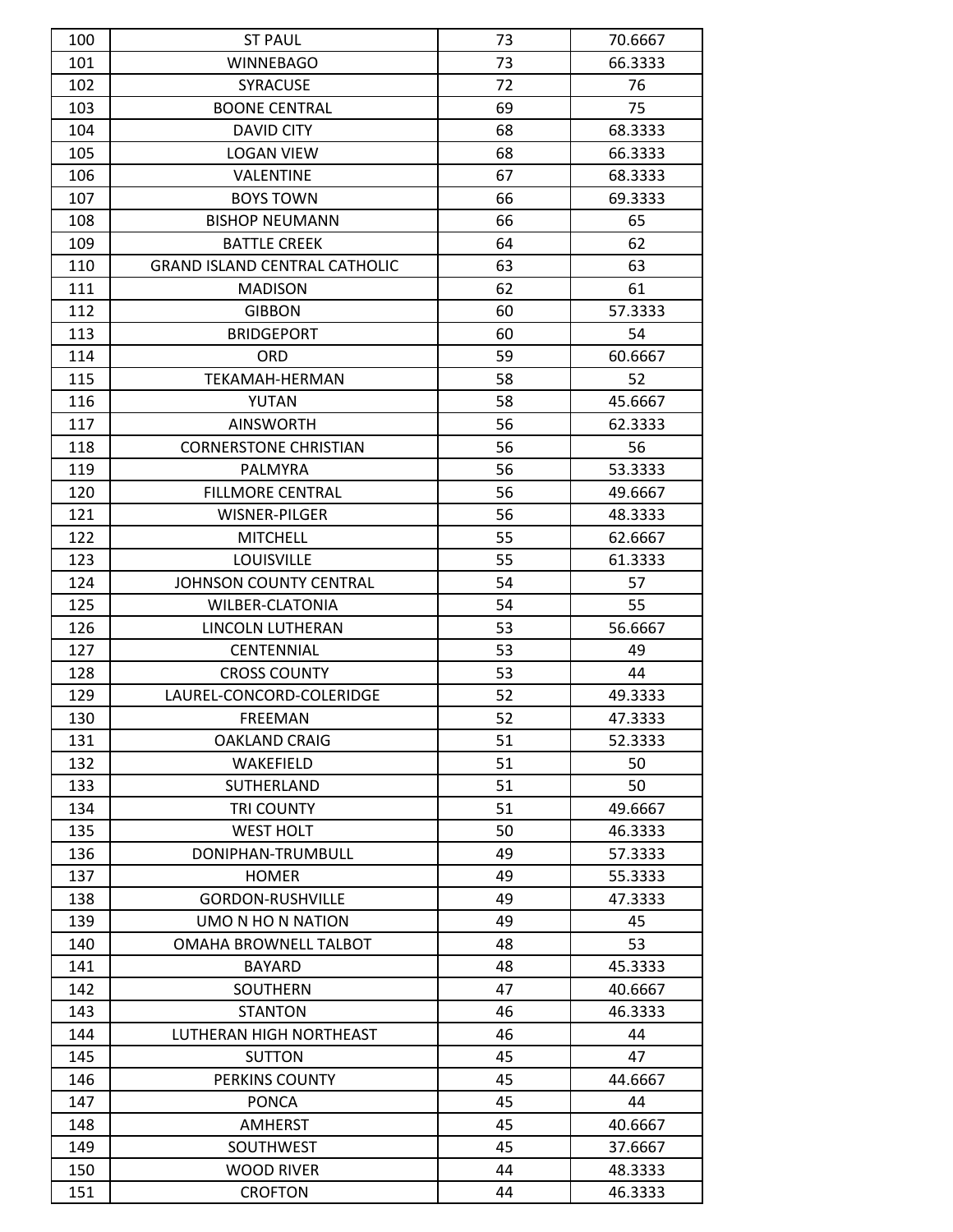| 152 | <b>THAYER CENTRAL</b>                   | 44 | 46      |
|-----|-----------------------------------------|----|---------|
| 153 | <b>SUPERIOR</b>                         | 44 | 45.3333 |
| 154 | <b>NEBRASKA CITY LOURDES</b>            | 44 | 44      |
| 155 | <b>PENDER</b>                           | 43 | 44.3333 |
| 156 | <b>ARCHBISHOP BERGAN</b>                | 43 | 39.3333 |
| 157 | <b>GUARDIAN ANGELS CENTRAL CATHOLIC</b> | 42 | 44.6667 |
| 158 | SHELBY - RISING CITY                    | 41 | 43      |
| 159 | <b>ELKHORN VALLEY</b>                   | 41 | 42.3333 |
| 160 | <b>HEMINGFORD</b>                       | 41 | 42.3333 |
| 161 | <b>HARTINGTON NEWCASTLE</b>             | 41 | 39.6667 |
| 162 | SUMMERLAND                              | 41 | 37.6667 |
| 163 | <b>NORTH PLATTE ST PATRICK'S</b>        | 41 | 37      |
| 164 | SOUTHERN VALLEY                         | 40 | 44.3333 |
| 165 | <b>CENTURA</b>                          | 39 | 47      |
| 166 | <b>FULLERTON</b>                        | 39 | 41.6667 |
| 167 | <b>WEEPING WATER</b>                    | 39 | 40      |
| 168 | <b>CEDAR BLUFFS</b>                     | 39 | 37      |
| 169 | <b>HASTINGS ST CECILIA</b>              | 38 | 50.3333 |
| 170 | RAVENNA                                 | 38 | 42.3333 |
| 171 | <b>BANCROFT-ROSALIE</b>                 | 38 | 38.3333 |
| 172 | ELMWOOD-MURDOCK                         | 38 | 35.3333 |
| 173 | <b>NORFOLK CATHOLIC</b>                 | 37 | 43      |
| 174 | ARAPAHOE                                | 37 | 37      |
| 175 | HARTINGTON CEDAR CATHOLIC               | 37 | 33.6667 |
| 176 | <b>BURWELL</b>                          | 36 | 39      |
| 177 | <b>ELM CREEK</b>                        | 36 | 37.6667 |
| 178 | <b>TWIN RIVER</b>                       | 36 | 35.3333 |
| 179 | <b>HUMPHREY</b>                         | 36 | 32      |
| 180 | <b>WALTHILL</b>                         | 36 | 27.6667 |
| 181 | <b>BOYD COUNTY</b>                      | 35 | 35.6667 |
| 182 | OMAHA CHRISTIAN ACADEMY                 | 35 | 33      |
| 183 | <b>EAST BUTLER</b>                      | 35 | 31.6667 |
| 184 | RED CLOUD                               | 35 | 27      |
| 185 | <b>MORRILL</b>                          | 34 | 39.6667 |
| 186 | <b>LOUP CITY</b>                        | 34 | 34.6667 |
| 187 | <b>BLOOMFIELD</b>                       | 34 | 31      |
| 188 | <b>SILVER LAKE</b>                      | 34 | 29.3333 |
| 189 | <b>SANDY CREEK</b>                      | 33 | 42.6667 |
| 190 | <b>BLUE HILL</b>                        | 33 | 40.6667 |
| 191 | LYONS-DECATUR NORTHEAST                 | 33 | 27.3333 |
| 192 | <b>AQUINAS CATHOLIC</b>                 | 32 | 38.6667 |
| 193 | MAXWELL                                 | 32 | 36.3333 |
| 194 | <b>AXTELL</b>                           | 32 | 33.6667 |
| 195 | <b>HEARTLAND COMMUNITY</b>              | 32 | 32      |
| 196 | NEBRASKA CHRISTIAN                      | 32 | 31.6667 |
| 197 | WAUSA                                   | 32 | 31.6667 |
| 198 | KIMBALL                                 | 31 | 38      |
| 199 | <b>CAMBRIDGE</b>                        | 31 | 29.3333 |
| 200 | <b>DORCHESTER</b>                       | 31 | 27      |
| 201 | <b>DESHLER</b>                          | 30 | 35.3333 |
| 202 | ALMA                                    | 30 | 32      |
| 203 | PLAINVIEW                               | 30 | 31      |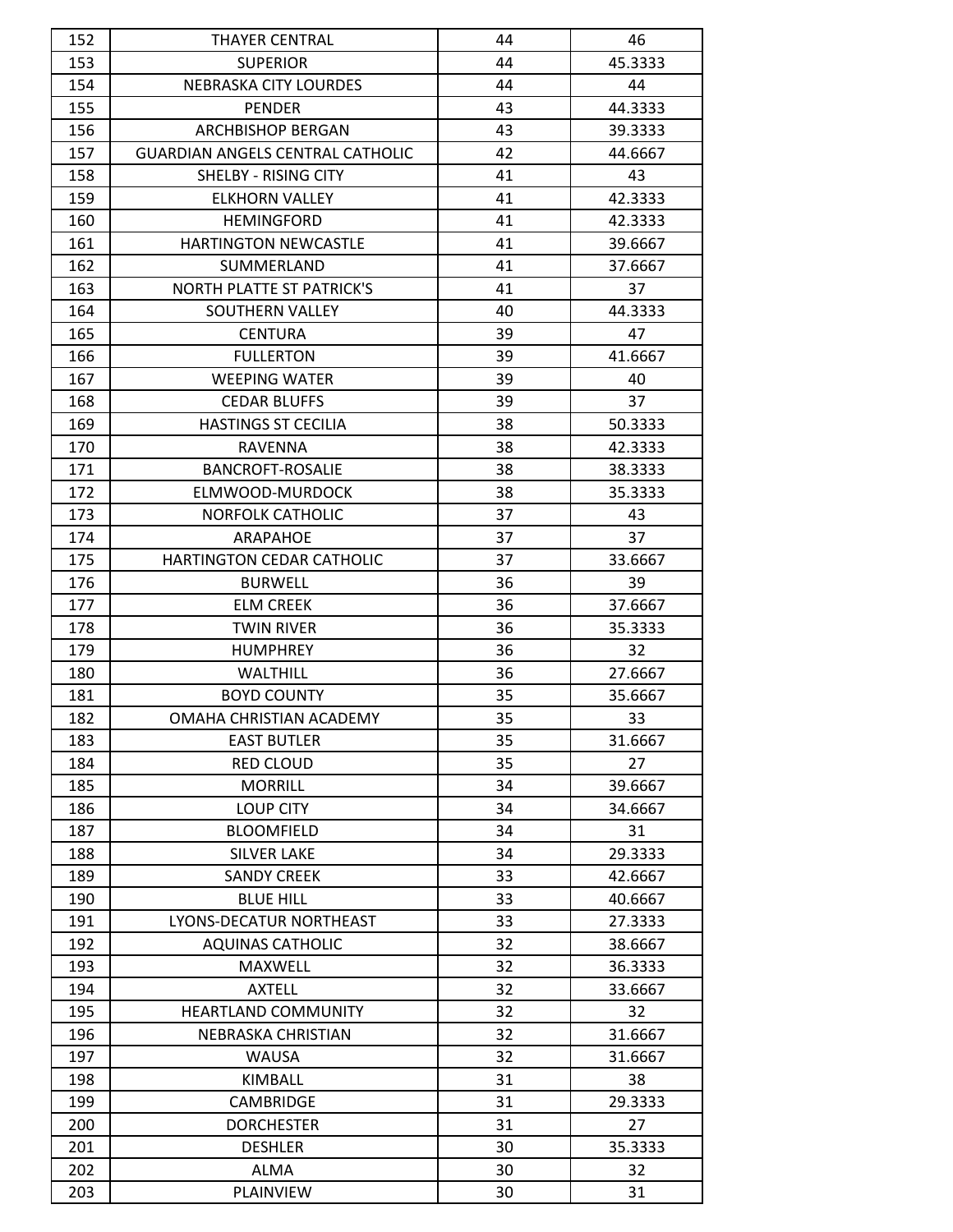| 204 | <b>JOHNSON-BROCK</b>          | 30 | 30.3333 |
|-----|-------------------------------|----|---------|
| 205 | <b>CREIGHTON</b>              | 29 | 35.6667 |
| 206 | <b>ROCK COUNTY</b>            | 29 | 31.3333 |
| 207 | <b>KENESAW</b>                | 29 | 30      |
| 208 | <b>MERIDIAN</b>               | 29 | 30      |
| 209 | <b>SOUTH PLATTE</b>           | 29 | 26.6667 |
| 210 | <b>LOOMIS</b>                 | 29 | 24.6667 |
| 211 | <b>PAWNEE CITY</b>            | 28 | 28.6667 |
| 212 | SUMNER-EDDYVILLE-MILLER       | 28 | 27      |
| 213 | <b>STERLING</b>               | 28 | 25.6667 |
| 214 | SARGENT                       | 28 | 24.3333 |
| 215 | LEIGH                         | 28 | 23.3333 |
| 216 | <b>CENTRAL VALLEY</b>         | 27 | 29.3333 |
| 217 | <b>OSMOND</b>                 | 27 | 28      |
| 218 | <b>COLLEGE VIEW ACADEMY</b>   | 27 | 28      |
| 219 | <b>RIVERSIDE</b>              | 27 | 21.6667 |
| 220 | <b>MCCOOL JUNCTION</b>        | 26 | 30.6667 |
| 221 | PLEASANTON                    | 26 | 28.3333 |
| 222 | CALLAWAY                      | 26 | 26.6667 |
| 223 | PARKVIEW CHRISTIAN            | 26 | 18      |
| 224 | <b>HOWELLS-DODGE</b>          | 25 | 35.3333 |
| 225 | <b>FRANKLIN</b>               | 25 | 25      |
| 226 | POTTER-DIX                    | 25 | 22.6667 |
| 227 | <b>OVERTON</b>                | 24 | 33.3333 |
| 228 | <b>SHELTON</b>                | 24 | 31      |
| 229 | DUNDY COUNTY STRATTON         | 24 | 27.6667 |
|     |                               |    |         |
| 230 | <b>BERTRAND</b>               | 24 | 23.6667 |
| 231 | WAUNETA-PALISADE              | 24 | 23.6667 |
| 232 | <b>BRADY</b>                  | 24 | 22.6667 |
| 233 | <b>RANDOLPH</b>               | 24 | 21.6667 |
| 234 | <b>FRIEND</b>                 | 24 | 20.3333 |
| 235 | ST MARY'S                     | 24 | 20      |
| 236 | BRUNING-DAVENPORT             | 24 | 18.6667 |
| 237 | <b>ELGIN</b>                  | 24 | 14.6667 |
| 238 | <b>QUEST FORWARD ACADEMY</b>  | 23 | 32.6667 |
| 239 | NELIGH-OAKDALE                | 23 | 31.6667 |
| 240 | <b>HARVARD</b>                | 23 | 29      |
| 241 | HUMBOLDT-TABLE ROCK-STEINAUER | 23 | 27      |
| 242 | <b>NIOBRARA</b>               | 23 | 24      |
| 243 | <b>STAPLETON</b>              | 23 | 23.6667 |
| 244 | <b>CLARKSON</b>               | 23 | 23.3333 |
| 245 | <b>SCRIBNER-SNYDER</b>        | 23 | 22.3333 |
| 246 | EMERSON-HUBBARD               | 23 | 20      |
| 247 | <b>PALMER</b>                 | 22 | 27.3333 |
| 248 | <b>HIGH PLAINS</b>            | 22 | 23.6667 |
| 249 | <b>WALLACE</b>                | 22 | 23.3333 |
| 250 | <b>OSCEOLA</b>                | 22 | 22.3333 |
| 251 | DILLER-ODELL                  | 22 | 22      |
| 252 | LAWRENCE/NELSON               | 22 | 20.3333 |
| 253 | ARNOLD                        | 22 | 19.3333 |
| 254 | SANTEE                        | 22 | 17.3333 |
| 255 | <b>MINATARE</b>               | 21 | 25.6667 |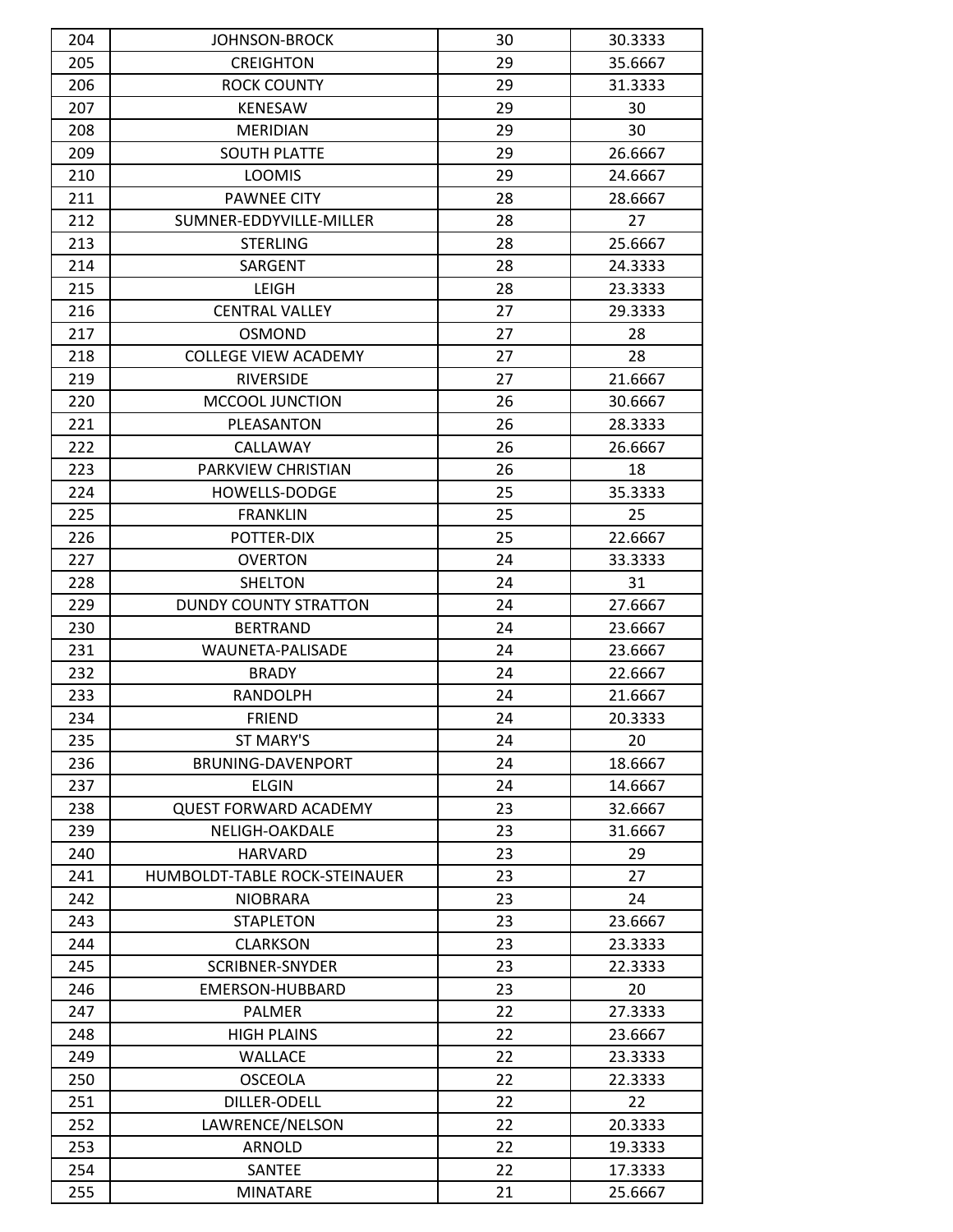| 256 | <b>HITCHCOCK COUNTY</b>        | 21             | 23.6667 |
|-----|--------------------------------|----------------|---------|
| 257 | <b>GARDEN COUNTY</b>           | 21             | 22      |
| 258 | <b>CREEK VALLEY</b>            | 21             | 22      |
| 259 | <b>PAXTON</b>                  | 21             | 21.3333 |
| 260 | <b>ST EDWARD</b>               | 21             | 20.6667 |
| 261 | <b>HAY SPRINGS</b>             | 21             | 19.6667 |
| 262 | <b>HEARTLAND LUTHERAN</b>      | 21             | 19.3333 |
| 263 | <b>MEAD</b>                    | 20             | 28      |
| 264 | ANSELMO-MERNA                  | 20             | 23.6667 |
| 265 | <b>WYNOT</b>                   | 20             | 21.6667 |
| 266 | <b>HAMPTON</b>                 | 20             | 21      |
| 267 | EUSTIS-FARNAM                  | 20             | 21      |
| 268 | WILCOX-HILDRETH                | 20             | 18.6667 |
| 269 | <b>MULLEN</b>                  | 20             | 18.6667 |
| 270 | <b>MEDICINE VALLEY</b>         | 20             | 17.3333 |
| 271 | <b>HUMPHREY ST FRANCIS</b>     | 19             | 22      |
| 272 | <b>WINSIDE</b>                 | 19             | 20      |
| 273 | <b>LEYTON</b>                  | 19             | 18      |
| 274 | <b>GILTNER</b>                 | 18             | 15.3333 |
| 275 | <b>ELWOOD</b>                  | 17             | 22.3333 |
| 276 | <b>CRAWFORD</b>                | 17             | 21      |
| 277 | NEBRASKA EV LUTHERAN           | 17             | 18.6667 |
| 278 | <b>STUART</b>                  | 17             | 16.6667 |
| 279 | <b>MAYWOOD</b>                 | 17             | 14      |
| 280 | <b>FALLS CITY SACRED HEART</b> | 16             | 21.6667 |
| 281 | <b>BANNER COUNTY</b>           | 16             | 16.6667 |
| 282 | <b>LEWISTON</b>                | 16             | 15.6667 |
| 283 | <b>VERDIGRE</b>                | 16             | 14      |
| 284 | <b>EXETER-MILLIGAN</b>         | 15             | 16.3333 |
| 285 | POPE JOHN XXIII                | 14             | 16.6667 |
| 286 | ELBA                           | 14             | 14.3333 |
| 287 | <b>NEWMAN GROVE</b>            | 14             | 12.6667 |
| 288 | CODY-KILGORE                   | 13             | 13.6667 |
| 289 | <b>SHICKLEY</b>                | 13             | 13.3333 |
| 290 | <b>SIOUX COUNTY</b>            | 13             | 12.6667 |
| 291 | <b>HAYES CENTER</b>            | 13             | 9.6667  |
| 292 | <b>CHAMBERS</b>                | 12             | 14      |
| 293 | KEYA PAHA                      | 12             | 12.6667 |
| 294 | <b>ARTHUR COUNTY</b>           | 12             | 12.6667 |
| 295 | <b>OMAHA STREET SCHOOL</b>     | 12             | 12      |
| 296 | ANSLEY                         | 10             | 12.3333 |
| 297 | ALLEN                          | 10             | 10.3333 |
| 298 | <b>THEDFORD</b>                | 10             | 10      |
| 299 | <b>HYANNIS</b>                 | 9              | 11.6667 |
| 300 | SANDHILLS                      | 9              | 10.3333 |
| 301 | <b>LOUP COUNTY</b>             | 9              | 6       |
| 302 | MC PHERSON COUNTY              | 8              | 6.3333  |
| 303 | ARCADIA                        | 7              | 9.6667  |
| 304 | LITCHFIELD                     | 7              | 9.6667  |
| 305 | <b>WHEELER CENTRAL</b>         | $\overline{7}$ | 6.6667  |
| 306 | LINDSAY HOLY FAMILY            | 4              | 5       |
| 307 | SPALDING ACADEMY               | 0              | 3.3333  |
|     |                                |                |         |